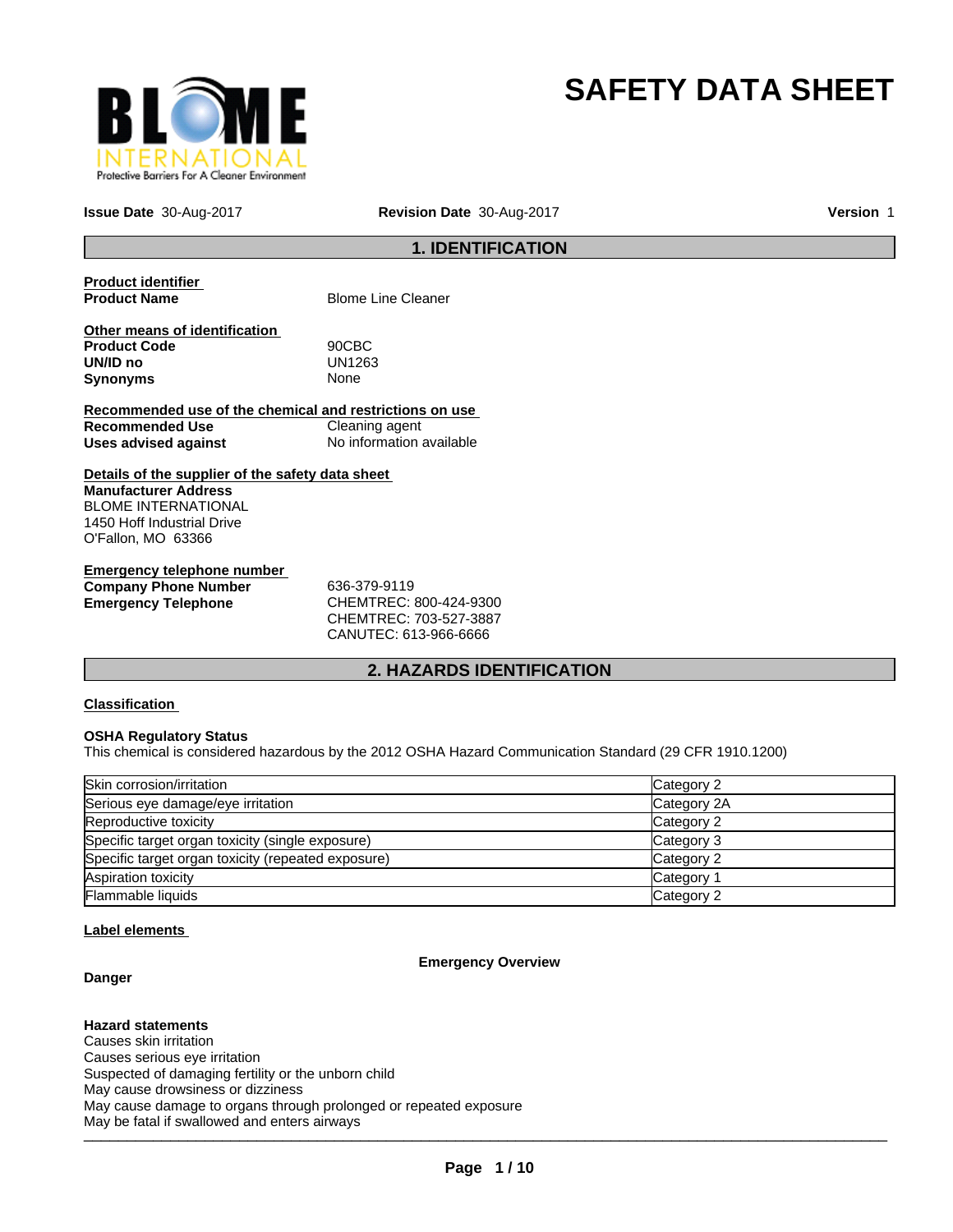Highly flammable liquid and vapor



**Appearance** clear liquid **Physical state** liquid **Odor** Aromatic

 $\overline{\phantom{a}}$  ,  $\overline{\phantom{a}}$  ,  $\overline{\phantom{a}}$  ,  $\overline{\phantom{a}}$  ,  $\overline{\phantom{a}}$  ,  $\overline{\phantom{a}}$  ,  $\overline{\phantom{a}}$  ,  $\overline{\phantom{a}}$  ,  $\overline{\phantom{a}}$  ,  $\overline{\phantom{a}}$  ,  $\overline{\phantom{a}}$  ,  $\overline{\phantom{a}}$  ,  $\overline{\phantom{a}}$  ,  $\overline{\phantom{a}}$  ,  $\overline{\phantom{a}}$  ,  $\overline{\phantom{a}}$ 

## **Precautionary Statements - Prevention**

Obtain special instructions before use Do not handle until all safety precautions have been read and understood Use personal protective equipment as required Wash face, hands and any exposed skin thoroughly after handling Use only outdoors or in a well-ventilated area Do not breathe dust/fume/gas/mist/vapors/spray Keep away from heat/sparks/open flames/hot surfaces. - No smoking Keep container tightly closed Ground/bond container and receiving equipment Use explosion-proof electrical/ ventilating / lighting/ mixing / equipment Use only non-sparking tools Take precautionary measures against static discharge Keep cool

## **Precautionary Statements - Response**

IF exposed or concerned: Get medical advice/attention IF IN EYES: Rinse cautiously with water for several minutes. Remove contact lenses, if present and easy to do. Continue rinsing If eye irritation persists: Get medical advice/attention IF ON SKIN (or hair): Remove/Take off immediately all contaminated clothing. Rinse skin with water/shower If skin irritation occurs: Get medical advice/attention Wash contaminated clothing before reuse IF INHALED: Remove victim to fresh air and keep at rest in a position comfortable for breathing IF SWALLOWED: Immediately call a POISON CENTER or doctor/physician Do NOT induce vomiting In case of fire: Use CO2, dry chemical, or foam for extinction

## **Precautionary Statements - Storage**

Store locked up Store in a well-ventilated place. Keep container tightly closed

## **Precautionary Statements - Disposal**

Dispose of contents/container to an approved waste disposal plant

## **Hazards not otherwise classified (HNOC)**

Not applicable

#### **Other Information**

May be harmful if swallowed. Toxic to aquatic life with long lasting effects. Harmful to aquatic life.

#### **Unknown acute toxicity**

0% of the mixture consists of ingredient(s) of unknown toxicity

## **3. COMPOSITION/INFORMATION ON INGREDIENTS**

**Substance**  Not applicable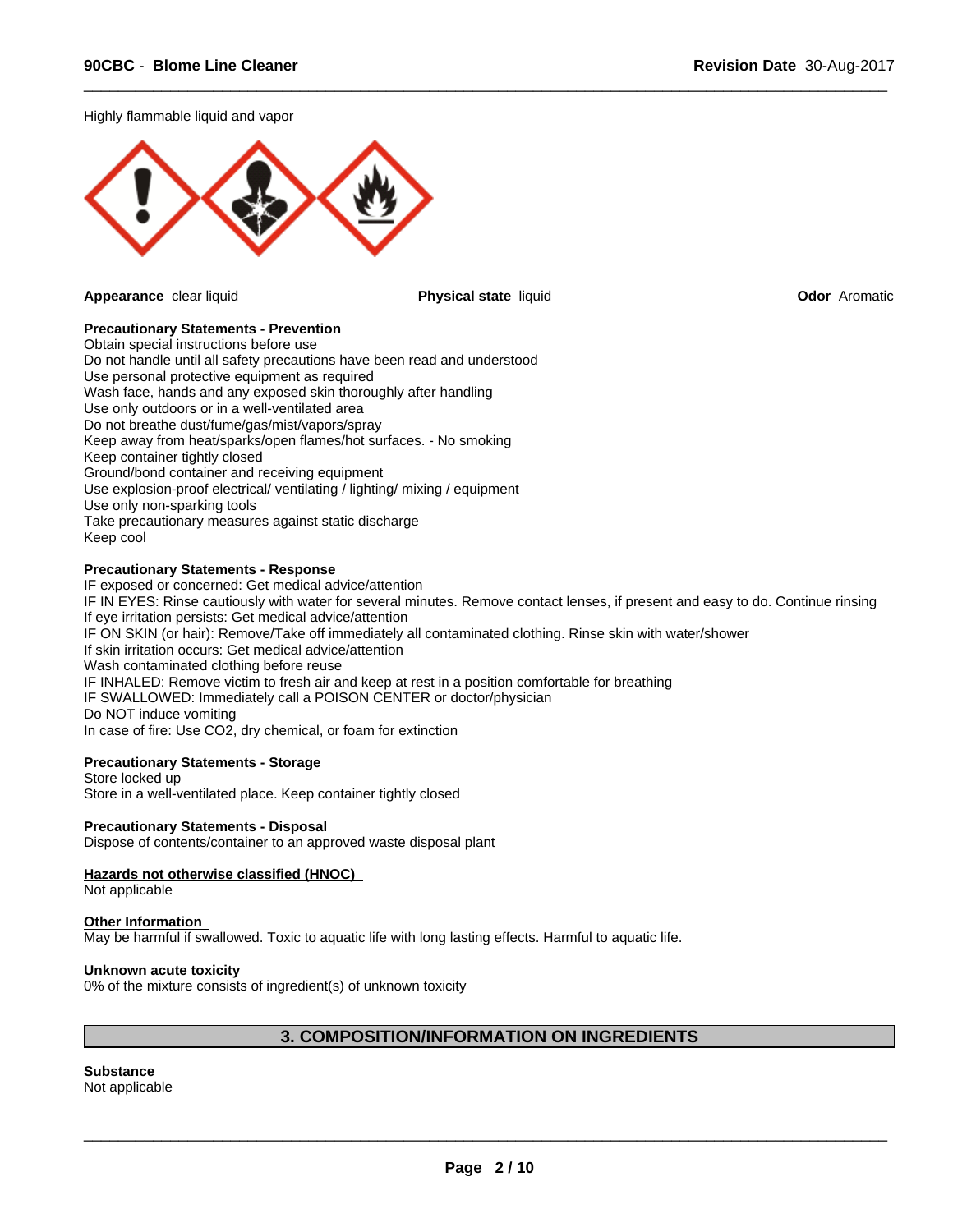## **Mixture**

| <b>Chemical Name</b>                                                                     | CAS No   | Weight-%  |  |
|------------------------------------------------------------------------------------------|----------|-----------|--|
| ⊺oluene '                                                                                | 108-88-3 | $30 - 60$ |  |
| Acetone *                                                                                | 67-64-   | $30 - 60$ |  |
| *The exact perceptage (conceptration) of composition has been withhold as a trade coaret |          |           |  |

 $\overline{\phantom{a}}$  ,  $\overline{\phantom{a}}$  ,  $\overline{\phantom{a}}$  ,  $\overline{\phantom{a}}$  ,  $\overline{\phantom{a}}$  ,  $\overline{\phantom{a}}$  ,  $\overline{\phantom{a}}$  ,  $\overline{\phantom{a}}$  ,  $\overline{\phantom{a}}$  ,  $\overline{\phantom{a}}$  ,  $\overline{\phantom{a}}$  ,  $\overline{\phantom{a}}$  ,  $\overline{\phantom{a}}$  ,  $\overline{\phantom{a}}$  ,  $\overline{\phantom{a}}$  ,  $\overline{\phantom{a}}$ 

The exact percentage (concentration) of composition has been withheld as a trade secret.

## **4. FIRST AID MEASURES**

## **Description of first aid measures**

| <b>General advice</b>                                                      | In case of accident or unwellness, seek medical advice immediately (show directions for<br>use or safety data sheet if possible).                                                                                                    |  |
|----------------------------------------------------------------------------|--------------------------------------------------------------------------------------------------------------------------------------------------------------------------------------------------------------------------------------|--|
| Eye contact                                                                | In case of contact with substance, immediately flush skin or eyes with running water for at<br>least 20 minutes. If eye irritation persists: Get medical advice/attention.                                                           |  |
| <b>Skin contact</b>                                                        | Wash skin with soap and water. If skin irritation persists, call a physician.                                                                                                                                                        |  |
| <b>Inhalation</b>                                                          | Move victim to fresh air. If breathing is irregular or stopped, administer artificial respiration.<br>Administer oxygen if breathing is difficult. If symptoms persist, call a physician.                                            |  |
| Ingestion                                                                  | Immediate medical attention is required. Do NOT induce vomiting. Drink plenty of water.<br>Rinse mouth. Never give anything by mouth to an unconscious person. ASPIRATION<br>HAZARD IF SWALLOWED - CAN ENTER LUNGS AND CAUSE DAMAGE. |  |
| Self-protection of the first aider                                         | Ensure that medical personnel are aware of the material(s) involved and take precautions to<br>protect themselves.                                                                                                                   |  |
| Most important symptoms and effects, both acute and delayed                |                                                                                                                                                                                                                                      |  |
| <b>Symptoms</b>                                                            | May cause redness and tearing of the eyes. Coughing and/ or wheezing. May cause skin<br>irritation. Drowsiness. Dizziness.                                                                                                           |  |
| Indication of any immediate medical attention and special treatment needed |                                                                                                                                                                                                                                      |  |
| Note to physicians                                                         | Keep victim warm and quiet.                                                                                                                                                                                                          |  |
|                                                                            |                                                                                                                                                                                                                                      |  |

## **5. FIRE-FIGHTING MEASURES**

#### **Suitable extinguishing media**

Dry chemical, CO2, water spray or regular foam. Water spray, fog or regular foam. Use water spray or fog; do not use straight streams.

**Unsuitable extinguishing media** ELIMINATE all ignition sources (no smoking, flares, sparks or flames in immediate area).

#### **Specific hazards arising from the chemical**

Most vapors are heavier than air. They will spread along ground and collect in low or confined areas (sewers, basements, tanks). Vapors may travel to source of ignition and flash back.

**Hazardous combustion products**Volatile organic compounds. Carbon dioxide (CO2). Carbon monoxide.

**Explosion data Sensitivity to Mechanical Impact** None. **Sensitivity to Static Discharge** May be ignited by friction, heat, sparks or flames.

## **Protective equipment and precautions for firefighters**

Move containers from fire area if you can do it without risk.

## **6. ACCIDENTAL RELEASE MEASURES**

**Personal precautions, protective equipment and emergency procedures**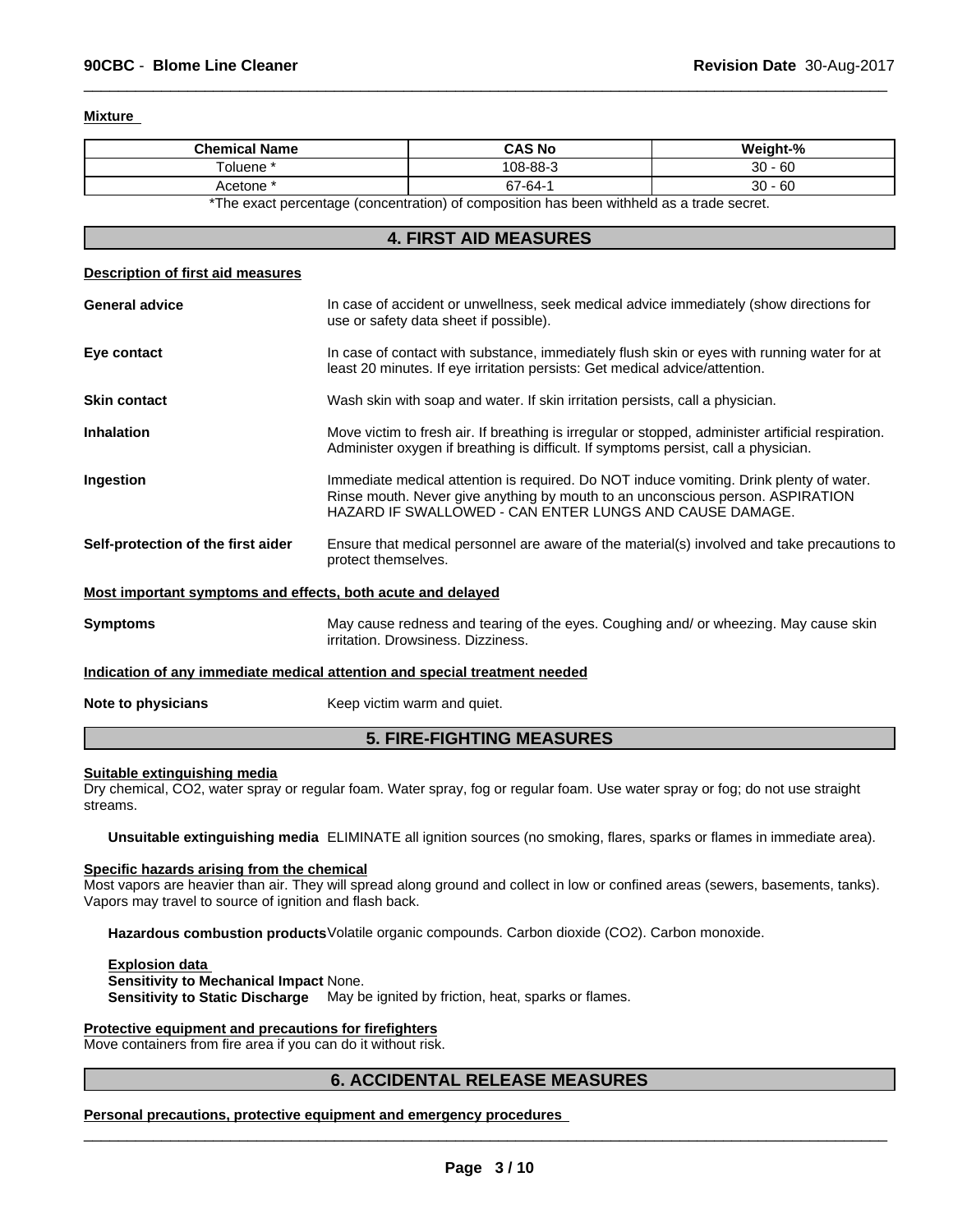| <b>Personal precautions</b>                                  | ELIMINATE all ignition sources (no smoking, flares, sparks or flames in immediate area).<br>All equipment used when handling the product must be grounded. Do not touch or walk<br>through spilled material. Stop leak if you can do it without risk.                                                                                                                                                                                                                                                                  |
|--------------------------------------------------------------|------------------------------------------------------------------------------------------------------------------------------------------------------------------------------------------------------------------------------------------------------------------------------------------------------------------------------------------------------------------------------------------------------------------------------------------------------------------------------------------------------------------------|
| <b>Other Information</b>                                     | Water spray may reduce vapor; but may not prevent ignition in closed spaces.                                                                                                                                                                                                                                                                                                                                                                                                                                           |
| <b>Environmental precautions</b>                             |                                                                                                                                                                                                                                                                                                                                                                                                                                                                                                                        |
| <b>Environmental precautions</b>                             | Prevent entry into waterways, sewers, basements or confined areas.                                                                                                                                                                                                                                                                                                                                                                                                                                                     |
| Methods and material for containment and cleaning up         |                                                                                                                                                                                                                                                                                                                                                                                                                                                                                                                        |
| <b>Methods for containment</b>                               | A vapor suppressing foam may be used to reduce vapors. Absorb or cover with dry earth,<br>sand or other non-combustible material and transfer to containers.                                                                                                                                                                                                                                                                                                                                                           |
| Methods for cleaning up                                      | Use clean non-sparking tools to collect absorbed material. Dike far ahead of liquid spill for<br>later disposal.                                                                                                                                                                                                                                                                                                                                                                                                       |
|                                                              | <b>7. HANDLING AND STORAGE</b>                                                                                                                                                                                                                                                                                                                                                                                                                                                                                         |
| <b>Precautions for safe handling</b>                         |                                                                                                                                                                                                                                                                                                                                                                                                                                                                                                                        |
| Advice on safe handling                                      | Ensure adequate ventilation, especially in confined areas. Keep away from heat, sparks,<br>flame and other sources of ignition (i.e., pilot lights, electric motors and static electricity).<br>Take precautionary measures against static discharges. Use spark-proof tools and<br>explosion-proof equipment. All equipment used when handling the product must be<br>grounded. Use with local exhaust ventilation. Use personal protective equipment as<br>required. Do not breathe dust/fume/gas/mist/vapors/spray. |
| Conditions for safe storage, including any incompatibilities |                                                                                                                                                                                                                                                                                                                                                                                                                                                                                                                        |
| <b>Storage Conditions</b>                                    | Keep tightly closed in a dry and cool place. Keep in properly labeled containers. Keep away<br>from heat, sparks, flame and other sources of ignition (i.e., pilot lights, electric motors and<br>static electricity). Keep containers tightly closed in a cool, well-ventilated place.                                                                                                                                                                                                                                |
| Incompatible materials                                       | Strong oxidizing agents. Strong acids. Strong bases.                                                                                                                                                                                                                                                                                                                                                                                                                                                                   |
|                                                              | 8. EXPOSURE CONTROLS/PERSONAL PROTECTION                                                                                                                                                                                                                                                                                                                                                                                                                                                                               |
|                                                              |                                                                                                                                                                                                                                                                                                                                                                                                                                                                                                                        |

## **Control parameters**

## **Exposure Guidelines** .

| <b>Chemical Name</b> | <b>ACGIH TLV</b>              | <b>OSHA PEL</b>                              | <b>NIOSH IDLH</b>                                                                                          |
|----------------------|-------------------------------|----------------------------------------------|------------------------------------------------------------------------------------------------------------|
| Toluene<br>108-88-3  | TWA: 20 ppm                   | TWA: 200 ppm<br>Ceiling: 300 ppm             | IDLH: 500 ppm<br>TWA: 100 ppm<br>TWA: $375 \text{ mg/m}^3$<br>STEL: 150 ppm<br>STEL: 560 mg/m <sup>3</sup> |
| Acetone<br>67-64-1   | STEL: 500 ppm<br>TWA: 250 ppm | TWA: 1000 ppm<br>TWA: 2400 mg/m <sup>3</sup> | <b>IDLH: 2500 ppm</b><br>TWA: 250 ppm<br>TWA: 590 mg/m $3$                                                 |

*NIOSH IDLH Immediately Dangerous to Life or Health*

## **Appropriate engineering controls**

| <b>Engineering Controls</b> | Showers              |  |
|-----------------------------|----------------------|--|
|                             | Eyewash stations     |  |
|                             | Ventilation systems. |  |

## **Individual protection measures, such as personal protective equipment**

**Eye/face protection** Wear safety glasses with side shields (or goggles).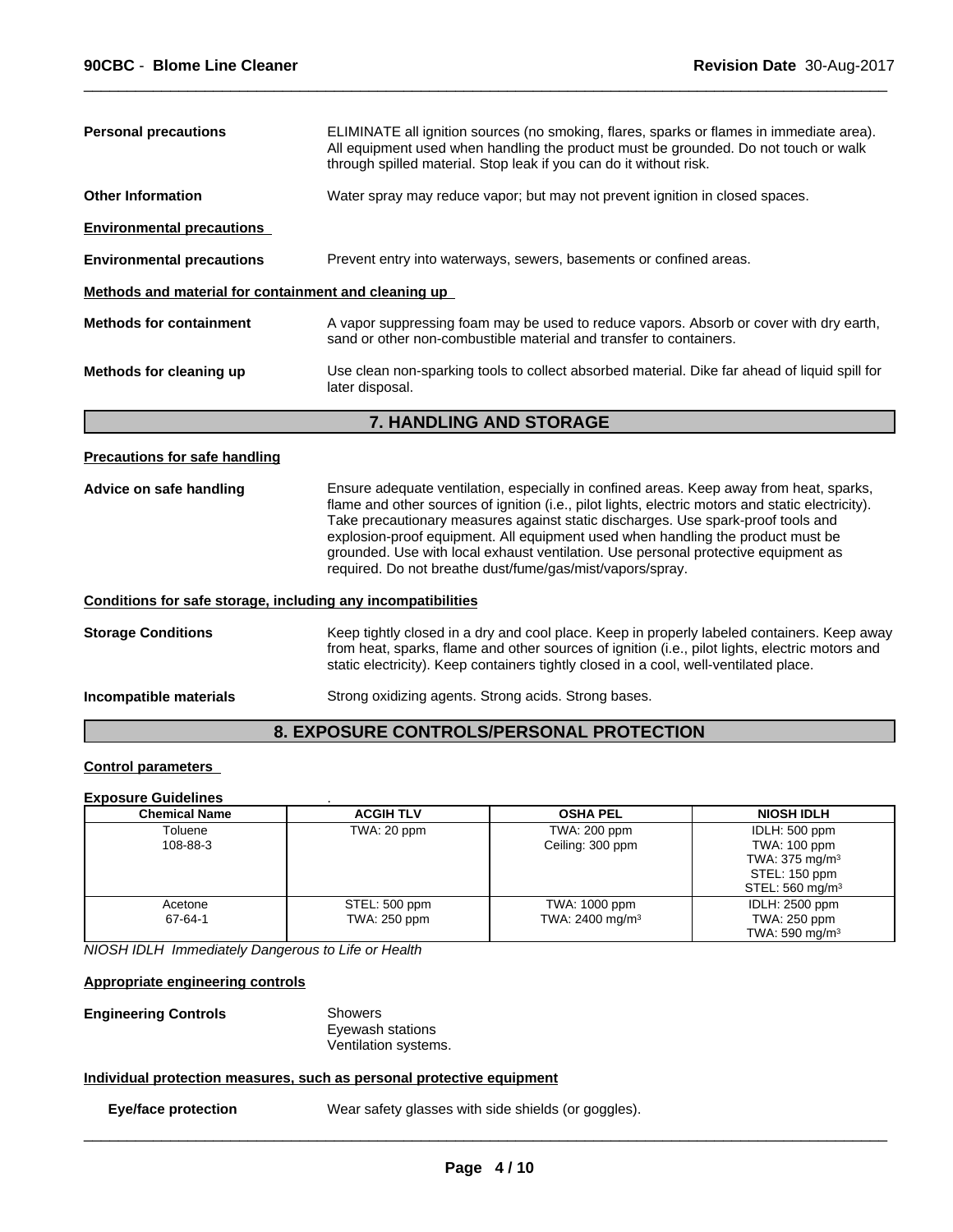| Wear protective gloves and protective clothing.                                                                                                                                                                                                                                                                                  |
|----------------------------------------------------------------------------------------------------------------------------------------------------------------------------------------------------------------------------------------------------------------------------------------------------------------------------------|
| If exposure limits are exceeded or irritation is experienced, NIOSH/MSHA approved<br>respiratory protection should be worn. Positive-pressure supplied air respirators may be<br>required for high airborne contaminant concentrations. Respiratory protection must be<br>provided in accordance with current local regulations. |
| When using do not eat, drink or smoke. Regular cleaning of equipment, work area and<br>clothing is recommended.                                                                                                                                                                                                                  |
|                                                                                                                                                                                                                                                                                                                                  |

## **9. PHYSICAL AND CHEMICAL PROPERTIES**

## **Information on basic physical and chemical properties**

| <b>Physical state</b><br>Appearance<br>Color                         | liquid<br>clear liquid<br>colorless | Odor<br><b>Odor threshold</b> | Aromatic<br>No information available |
|----------------------------------------------------------------------|-------------------------------------|-------------------------------|--------------------------------------|
| <b>Property</b><br>pH                                                | Values<br>No information available  | Remarks • Method              |                                      |
| Melting point / freezing point                                       | No information available            |                               |                                      |
| Boiling point / boiling range                                        | 56 °C / 133 °F                      |                               |                                      |
| <b>Flash point</b>                                                   | $-20$ °C / $-4$ °F                  | <b>Tag Closed Cup</b>         |                                      |
| <b>Evaporation rate</b>                                              | >1                                  |                               |                                      |
| <b>Flammability (solid, gas)</b><br><b>Flammability Limit in Air</b> | No information available            |                               |                                      |
| <b>Upper flammability limit:</b>                                     | 12.8                                |                               |                                      |
| Lower flammability limit:                                            | 2.5                                 |                               |                                      |
| Vapor pressure                                                       | No information available            |                               |                                      |
| <b>Vapor density</b>                                                 | No information available            |                               |                                      |
| <b>Relative density</b>                                              | 0.83                                |                               |                                      |
| <b>Water solubility</b>                                              | partially soluble                   |                               |                                      |
| Solubility in other solvents                                         | No information available            |                               |                                      |
| <b>Partition coefficient</b>                                         | No information available            |                               |                                      |
| <b>Autoignition temperature</b>                                      | No information available            |                               |                                      |
| <b>Decomposition temperature</b>                                     | No information available            |                               |                                      |
| <b>Kinematic viscosity</b>                                           | $< 20$ mm $2/s$                     | @ 40 °C                       |                                      |
| <b>Dynamic viscosity</b>                                             | No information available            |                               |                                      |
| <b>Explosive properties</b>                                          | Not an explosive                    |                               |                                      |
| <b>Oxidizing properties</b>                                          | Not applicable                      |                               |                                      |
| <b>Other Information</b>                                             |                                     |                               |                                      |
| <b>Softening point</b>                                               | No information available            |                               |                                      |
| <b>Molecular weight</b>                                              | No information available            |                               |                                      |
| <b>VOC Content (%)</b>                                               | No information available            |                               |                                      |
| <b>Density</b>                                                       | No information available            |                               |                                      |
| <b>Bulk density</b>                                                  | No information available            |                               |                                      |
|                                                                      |                                     |                               |                                      |

## **10. STABILITY AND REACTIVITY**

**Reactivity**  No data available

## **Chemical stability** Stable under recommended storage conditions.

**Possibility of Hazardous Reactions** None under normal processing. **Conditions to avoid** Heat, flames and sparks. **Incompatible materials**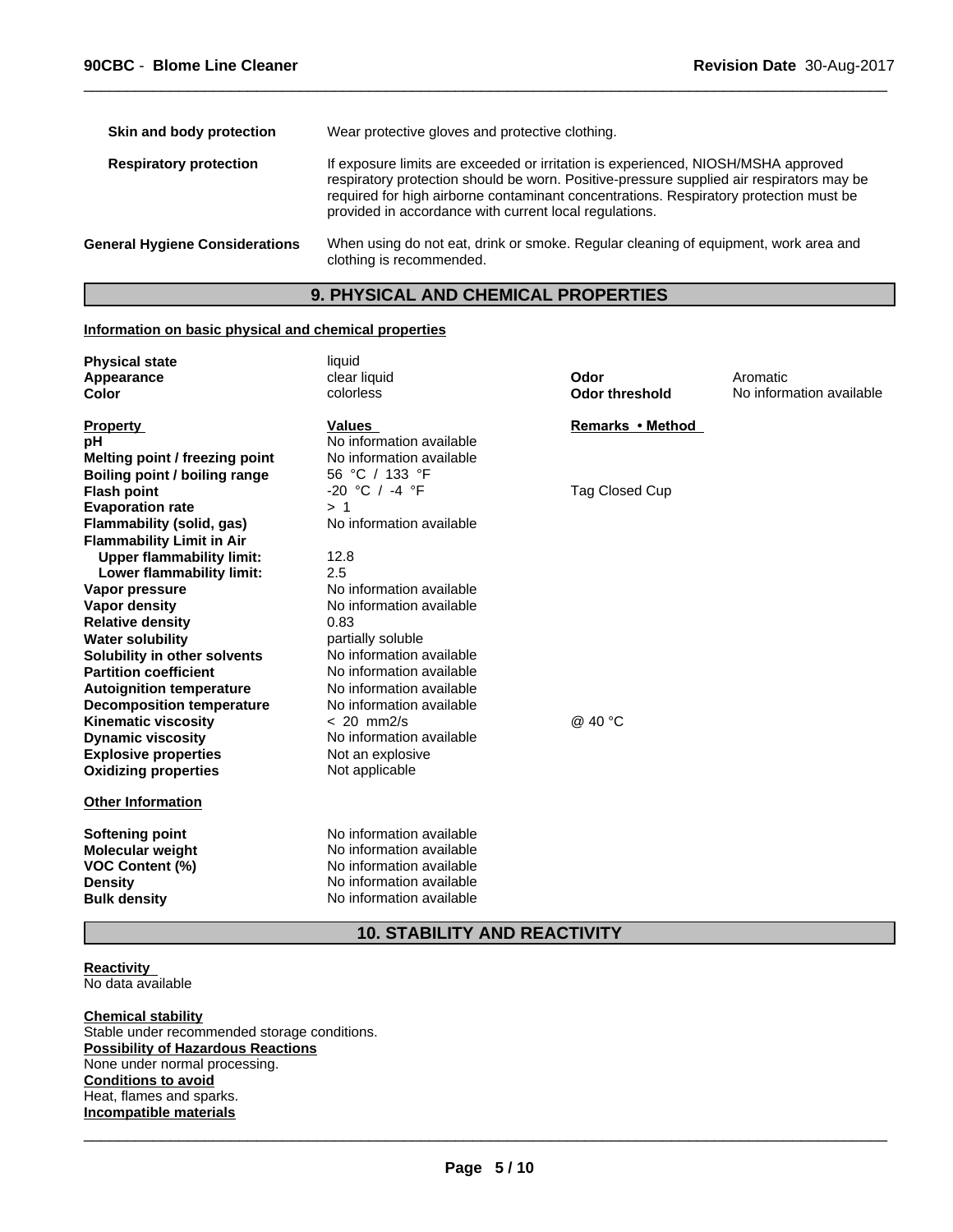## Strong oxidizing agents. Strong acids. Strong bases.

## **Hazardous Decomposition Products**

Thermal decomposition can lead to release of irritating and toxic gases and vapors. Carbon monoxide. Carbon dioxide (CO2).

## **11. TOXICOLOGICAL INFORMATION**

 $\overline{\phantom{a}}$  ,  $\overline{\phantom{a}}$  ,  $\overline{\phantom{a}}$  ,  $\overline{\phantom{a}}$  ,  $\overline{\phantom{a}}$  ,  $\overline{\phantom{a}}$  ,  $\overline{\phantom{a}}$  ,  $\overline{\phantom{a}}$  ,  $\overline{\phantom{a}}$  ,  $\overline{\phantom{a}}$  ,  $\overline{\phantom{a}}$  ,  $\overline{\phantom{a}}$  ,  $\overline{\phantom{a}}$  ,  $\overline{\phantom{a}}$  ,  $\overline{\phantom{a}}$  ,  $\overline{\phantom{a}}$ 

#### **Information on likely routes of exposure**

## **Product Information**

| <b>Inhalation</b>   | May cause drowsiness or dizziness.     |
|---------------------|----------------------------------------|
| Eye contact         | Irritating to eyes.                    |
| <b>Skin contact</b> | Irritating to skin.                    |
| Ingestion           | Potential for aspiration if swallowed. |

| <b>Chemical Name</b> | Oral LD50            | <b>Dermal LD50</b>       | <b>Inhalation LC50</b>                |
|----------------------|----------------------|--------------------------|---------------------------------------|
| Toluene              | $= 2600$ mg/kg (Rat) | $= 12000$ mg/kg (Rabbit) | $= 12.5$ mg/L (Rat) 4 h               |
| $108 - 88 - 3$       |                      |                          |                                       |
| Acetone              | $=$ 5800 mg/kg (Rat) |                          | $= 50100$ mg/m <sup>3</sup> (Rat) 8 h |
| $167 - 64 - 1$       |                      |                          |                                       |

## **Information on toxicological effects**

**Symptoms** Redness. Vapors may cause drowsiness and dizziness. May cause skin irritation.

## **Delayed and immediate effects as well as chronic effects from short and long-term exposure**

| <b>Sensitization</b>                                                          |                                                                                      | Based on available data, the classification criteria are not met.                                                                                |            |                                                                                          |
|-------------------------------------------------------------------------------|--------------------------------------------------------------------------------------|--------------------------------------------------------------------------------------------------------------------------------------------------|------------|------------------------------------------------------------------------------------------|
| <b>Germ cell mutagenicity</b>                                                 | Based on available data, the classification criteria are not met.                    |                                                                                                                                                  |            |                                                                                          |
| Carcinogenicity                                                               |                                                                                      |                                                                                                                                                  |            | The table below indicates whether each agency has listed any ingredient as a carcinogen. |
| <b>Chemical Name</b>                                                          | <b>ACGIH</b>                                                                         | <b>IARC</b>                                                                                                                                      | <b>NTP</b> | <b>OSHA</b>                                                                              |
| Toluene<br>108-88-3                                                           |                                                                                      | Group 3                                                                                                                                          |            |                                                                                          |
| Not classifiable as a human carcinogen                                        | IARC (International Agency for Research on Cancer)                                   |                                                                                                                                                  |            |                                                                                          |
| <b>Reproductive toxicity</b>                                                  | Product is or contains a chemical which is a known or suspected reproductive hazard. |                                                                                                                                                  |            |                                                                                          |
| <b>STOT - single exposure</b>                                                 |                                                                                      | Respiratory system. Central nervous system.                                                                                                      |            |                                                                                          |
| <b>STOT - repeated exposure</b>                                               |                                                                                      | Causes damage to organs through prolonged or repeated exposure.                                                                                  |            |                                                                                          |
| <b>Chronic toxicity</b>                                                       |                                                                                      | May cause adverse liver effects. Avoid repeated exposure.                                                                                        |            |                                                                                          |
| <b>Target Organ Effects</b>                                                   |                                                                                      | Central nervous system, Central Vascular System (CVS), Eyes, kidney, liver, lungs,<br>Peripheral Nervous System (PNS), Respiratory system, Skin. |            |                                                                                          |
| <b>Aspiration hazard</b>                                                      |                                                                                      | May be fatal if swallowed and enters airways.                                                                                                    |            |                                                                                          |
| Numerical measures of toxicity - Product Information                          |                                                                                      |                                                                                                                                                  |            |                                                                                          |
| The following values are calculated based on chapter 3.1 of the GHS document. |                                                                                      |                                                                                                                                                  |            |                                                                                          |

| ATEmix (oral)                 | 3,590.00 mg/kg  |
|-------------------------------|-----------------|
| <b>ATEmix (dermal)</b>        | 24,000.00 mg/kg |
| ATEmix (inhalation-dust/mist) | 22.20 ma/l      |

## **12. ECOLOGICAL INFORMATION**

## **Ecotoxicity**

Toxic to aquatic life with long lasting effects

0 % of the mixture consists of components(s) of unknown hazards to the aquatic environment

| <b>Chemical Name</b> | Algae/aguatic plants              | Fish                            | Crustacea                       |
|----------------------|-----------------------------------|---------------------------------|---------------------------------|
| Toluene              | 12.5: 72 h Pseudokirchneriella    | 15.22 - 19.05: 96 h Pimephales  | 5.46 - 9.83: 48 h Daphnia magna |
| 108-88-3             | subcapitata mg/L EC50 static 433: | promelas mg/L LC50 flow-through | mg/L EC50 Static 11.5: 48 h     |
|                      | 96 h Pseudokirchneriella          | 12.6: 96 h Pimephales promelas  | Daphnia magna mg/L EC50         |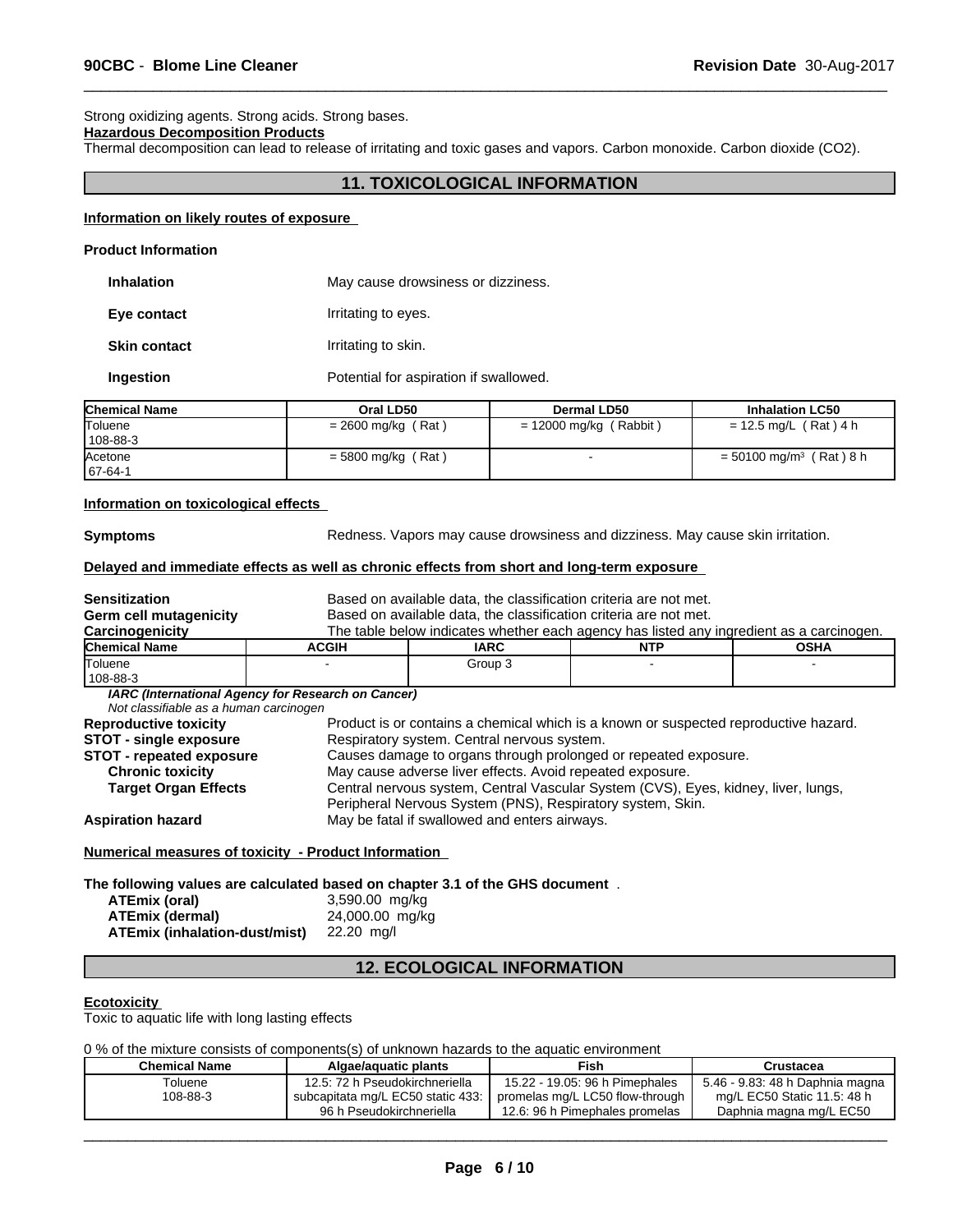|         | subcapitata mg/L EC50 | mg/L LC50 static 5.89 - 7.81: 96 h<br>Oncorhynchus mykiss mg/L LC50<br>flow-through 5.8: 96 h<br>Oncorhynchus mykiss mg/L LC50<br>semi-static 54: 96 h Oryzias latipes<br>mg/L LC50 static 14.1 - 17.16: 96 h<br>Oncorhynchus mykiss mg/L LC50<br>static 28.2: 96 h Poecilia reticulata<br>mg/L LC50 semi-static 11.0 - 15.0:<br>96 h Lepomis macrochirus mg/L<br>LC50 static 50.87 - 70.34: 96 h |                                                                          |
|---------|-----------------------|---------------------------------------------------------------------------------------------------------------------------------------------------------------------------------------------------------------------------------------------------------------------------------------------------------------------------------------------------------------------------------------------------|--------------------------------------------------------------------------|
| Acetone |                       | Poecilia reticulata mg/L LC50 static<br>4.74 - 6.33: 96 h Oncorhynchus                                                                                                                                                                                                                                                                                                                            | 10294 - 17704: 48 h Daphnia                                              |
| 67-64-1 |                       | mykiss mL/L LC50 6210 - 8120: 96<br>h Pimephales promelas mg/L LC50<br>static 8300: 96 h Lepomis<br>macrochirus mg/L LC50                                                                                                                                                                                                                                                                         | magna mg/L EC50 Static 12600 -<br>12700: 48 h Daphnia magna mg/L<br>EC50 |

## **Persistence and degradability**

No information available.

## **Bioaccumulation**

| <b>Chemical Name</b> | <b>Partition coefficient</b> |
|----------------------|------------------------------|
| Toluene<br>108-88-3  | 2.65                         |
| Acetone<br>67-64-1   | $-0.24$                      |

## **Other adverse effects**

No information available

## **13. DISPOSAL CONSIDERATIONS**

| Waste treatment methods<br>Disposal of wastes | This material, as supplied, is a hazardous waste according to federal regulations (40 CFR<br>261). |                                                   |                               |                               |  |
|-----------------------------------------------|----------------------------------------------------------------------------------------------------|---------------------------------------------------|-------------------------------|-------------------------------|--|
| <b>Contaminated packaging</b>                 |                                                                                                    | Do not reuse container.                           |                               |                               |  |
| <b>US EPA Waste Number</b>                    | D <sub>001</sub>                                                                                   |                                                   |                               |                               |  |
| <b>Chemical Name</b>                          | <b>RCRA</b>                                                                                        | <b>RCRA - Basis for Listing</b>                   | <b>RCRA - D Series Wastes</b> | <b>RCRA - U Series Wastes</b> |  |
| Toluene<br>100.00.2                           | U220                                                                                               | Included in waste streams:<br>FAAL FAAL FAAL FAAA |                               | U220                          |  |

| Toluene  | U220 | Included in waste streams: |        | U220 |  |
|----------|------|----------------------------|--------|------|--|
| 108-88-3 |      | F005, F024, F025, F039,    |        |      |  |
|          |      | K015, K036, K037, K149,    |        |      |  |
|          |      | K <sub>151</sub>           |        |      |  |
| Acetone  |      | Included in waste stream:  | $\sim$ | U002 |  |
| 67-64-1  |      | F039                       |        |      |  |
|          |      |                            |        |      |  |

| <b>Chemical Name</b> | <b>RCRA - Halogenated</b><br><b>Organic Compounds</b> | <b>RCRA - P Series Wastes</b> | <b>RCRA - F Series Wastes</b> | <b>RCRA - K Series Wastes</b> |
|----------------------|-------------------------------------------------------|-------------------------------|-------------------------------|-------------------------------|
| Toluene              |                                                       |                               | Toxic waste                   |                               |
| 108-88-3             |                                                       |                               | waste number F025             |                               |
|                      |                                                       |                               | Waste description:            |                               |
|                      |                                                       |                               | Condensed light ends, spent   |                               |
|                      |                                                       |                               | filters and filter aids, and  |                               |
|                      |                                                       |                               | spent desiccant wastes from   |                               |
|                      |                                                       |                               | the production of certain     |                               |
|                      |                                                       |                               | chlorinated aliphatic         |                               |
|                      |                                                       |                               | hydrocarbons, by free         |                               |
|                      |                                                       |                               | radical catalyzed processes.  |                               |
|                      |                                                       |                               | These chlorinated aliphatic   |                               |
|                      |                                                       |                               | hydrocarbons are those        |                               |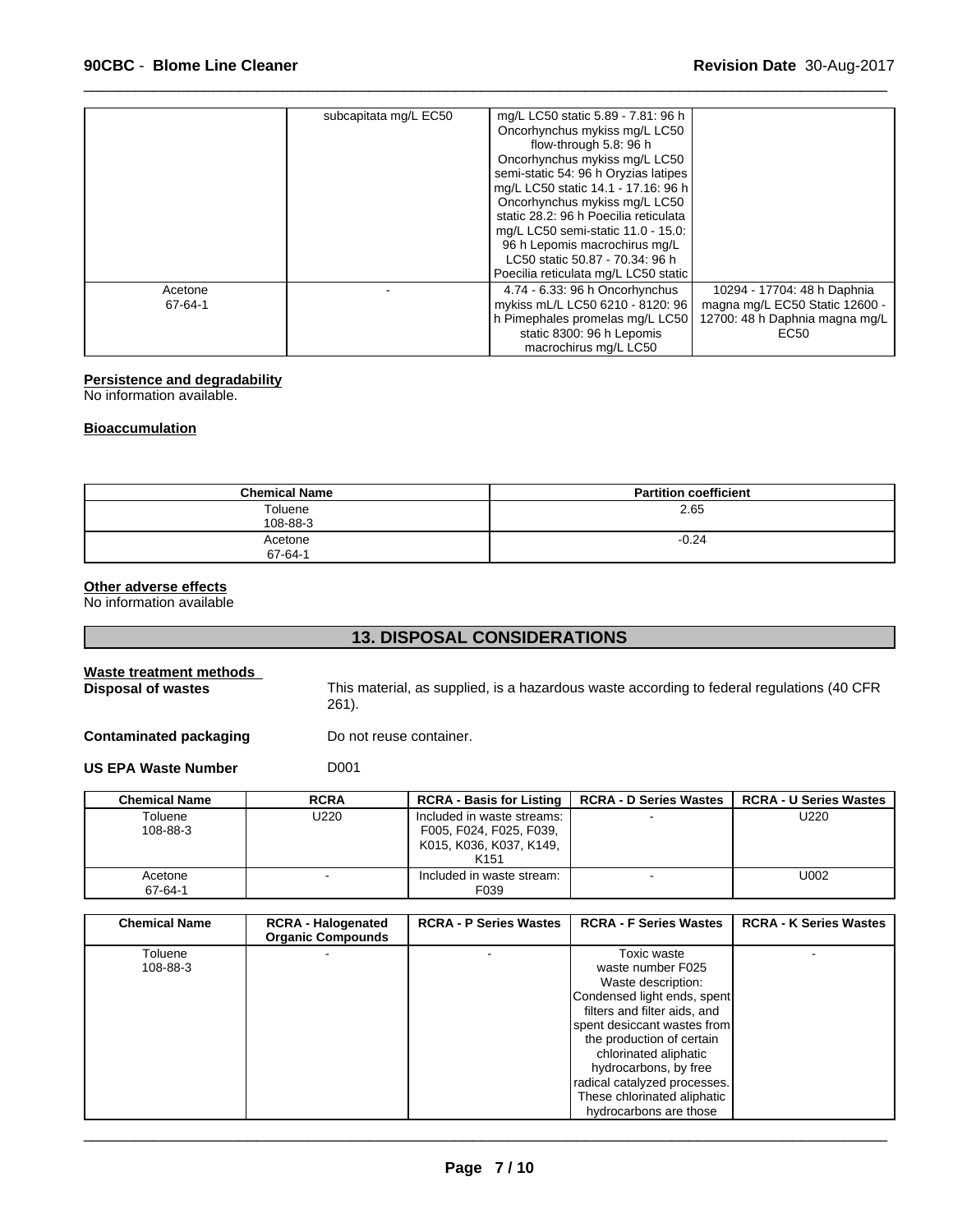|  | having carbon chain lengths<br>ranging from one to and<br>including five, with varying<br>amounts and positions of |  |
|--|--------------------------------------------------------------------------------------------------------------------|--|
|  | chlorine substitution.                                                                                             |  |

This product contains one or more substances that are listed with the State of California as a hazardous waste.

| <b>Chemical Name</b> | California Hazardous Waste Status |
|----------------------|-----------------------------------|
| Toluene<br>108-88-3  | Toxic<br>lanitable                |
| Acetone<br>67-64-1   | lgnitable                         |

## **14. TRANSPORT INFORMATION**

| DOT<br>UN/ID no<br>Proper shipping name<br><b>Hazard Class</b><br><b>Packing Group</b><br><b>Special Provisions</b><br><b>Description</b><br><b>Emergency Response Guide</b><br><b>Number</b> | UN1263<br>Paint related material<br>3<br>Ш<br>149, B52, IB2, T4, TP1, TP8, TP28<br>UN1263, Paint related material, 3, II<br>128 |
|-----------------------------------------------------------------------------------------------------------------------------------------------------------------------------------------------|---------------------------------------------------------------------------------------------------------------------------------|
| <b>TDG</b><br>UN/ID no<br>Proper shipping name<br><b>Hazard Class</b><br><b>Packing Group</b><br><b>Description</b>                                                                           | UN1263<br>Paint related material<br>3<br>$\mathbf{H}$<br>UN1263, Paint, 3, II UN1263, Paint related material, 3, II             |
| IATA<br>UN/ID no<br>Proper shipping name<br><b>Hazard Class</b><br><b>Packing Group</b><br><b>ERG Code</b><br><b>Special Provisions</b><br><b>Description</b>                                 | UN1263<br>Paint related material<br>3<br>$\mathbf{H}$<br>3L<br>A3, A72, A192<br>UN1263, Paint related material, 3, II           |
| <b>IMDG</b><br>UN/ID no<br>Proper shipping name<br><b>Hazard Class</b><br><b>Packing Group</b><br>EmS-No<br><b>Special Provisions</b><br><b>Description</b>                                   | UN1263<br>Paint related material<br>3<br>Ш<br>$F-E$ , S-E<br>163<br>UN1263, Paint related material, 3, II, (-20°C c.c.)         |

## **15. REGULATORY INFORMATION**

| <b>International Inventories</b> |          |  |
|----------------------------------|----------|--|
| <b>TSCA</b>                      | Complies |  |
| <b>DSL/NDSL</b>                  | Complies |  |
| <b>EINECS/ELINCS</b>             | Complies |  |
| <b>IECSC</b>                     | Complies |  |
| <b>KECL</b>                      | Complies |  |
| <b>PICCS</b>                     | Complies |  |
| <b>AICS</b>                      | Complies |  |

# **Legend:** \_\_\_\_\_\_\_\_\_\_\_\_\_\_\_\_\_\_\_\_\_\_\_\_\_\_\_\_\_\_\_\_\_\_\_\_\_\_\_\_\_\_\_\_\_\_\_\_\_\_\_\_\_\_\_\_\_\_\_\_\_\_\_\_\_\_\_\_\_\_\_\_\_\_\_\_\_\_\_\_\_\_\_\_\_\_\_\_\_\_\_\_\_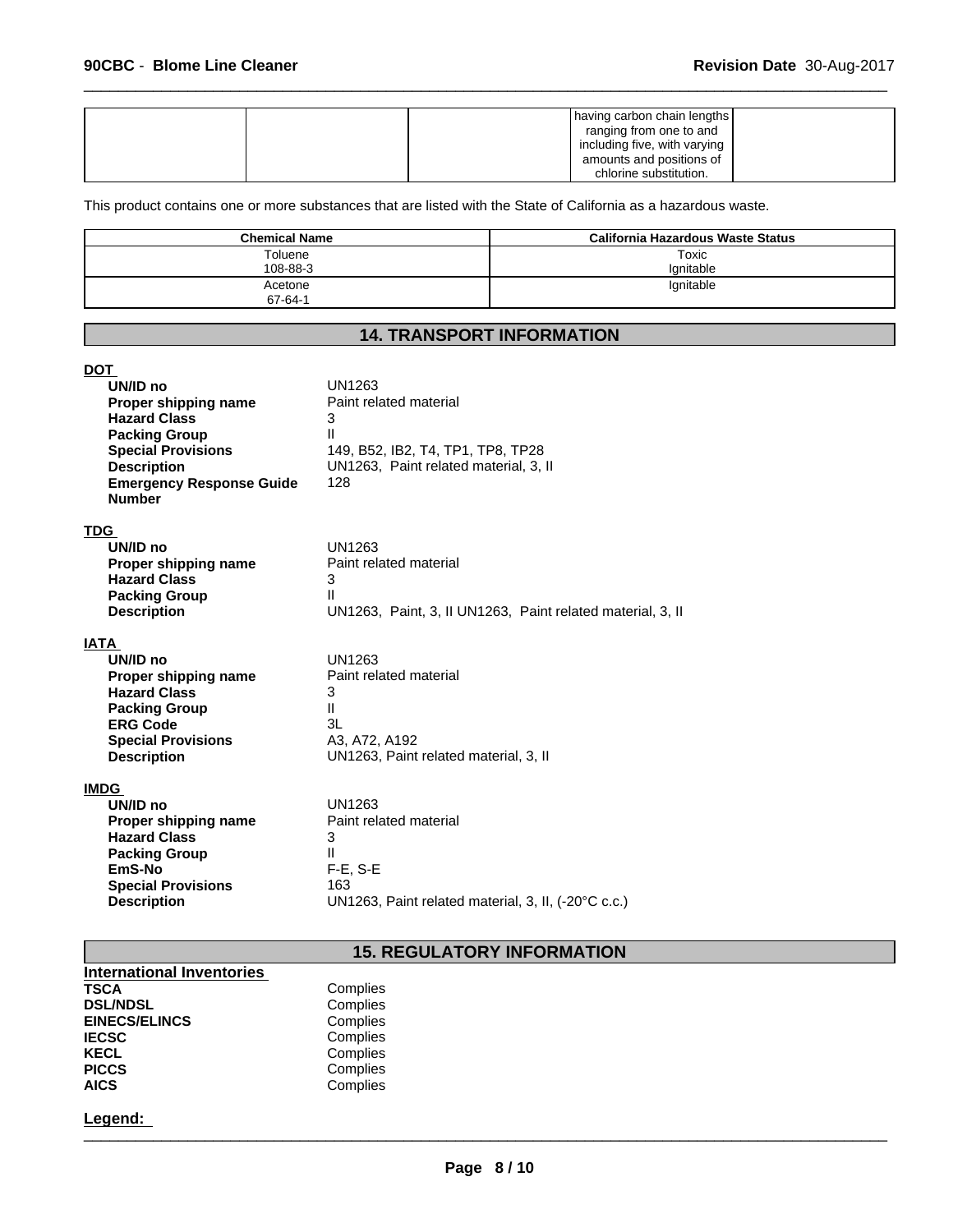**TSCA** - United States Toxic Substances Control Act Section 8(b) Inventory **DSL/NDSL** - Canadian Domestic Substances List/Non-Domestic Substances List **EINECS/ELINCS** - European Inventory of Existing Chemical Substances/European List of Notified Chemical Substances **ENCS** - Japan Existing and New Chemical Substances **IECSC** - China Inventory of Existing Chemical Substances

**KECL** - Korean Existing and Evaluated Chemical Substances

**PICCS** - Philippines Inventory of Chemicals and Chemical Substances

**AICS** - Australian Inventory of Chemical Substances

## **US Federal Regulations**

## **SARA 313**

Section 313 of Title III of the Superfund Amendments and Reauthorization Act of 1986 (SARA). This product contains a chemical or chemicals which are subject to the reporting requirements of the Act and Title 40 of the Code of Federal Regulations, Part 372

 $\overline{\phantom{a}}$  ,  $\overline{\phantom{a}}$  ,  $\overline{\phantom{a}}$  ,  $\overline{\phantom{a}}$  ,  $\overline{\phantom{a}}$  ,  $\overline{\phantom{a}}$  ,  $\overline{\phantom{a}}$  ,  $\overline{\phantom{a}}$  ,  $\overline{\phantom{a}}$  ,  $\overline{\phantom{a}}$  ,  $\overline{\phantom{a}}$  ,  $\overline{\phantom{a}}$  ,  $\overline{\phantom{a}}$  ,  $\overline{\phantom{a}}$  ,  $\overline{\phantom{a}}$  ,  $\overline{\phantom{a}}$ 

| <b>Chemical Name</b>              | <b>SARA 313 - Threshold Values %</b> |  |
|-----------------------------------|--------------------------------------|--|
| Toluene - 108-88-3                | 1.0                                  |  |
| SARA 311/312 Hazard Categories    |                                      |  |
| Acute health hazard               | Yes                                  |  |
| <b>Chronic Health Hazard</b>      | Yes                                  |  |
| Fire hazard                       | Yes                                  |  |
| Sudden release of pressure hazard | No                                   |  |
| <b>Reactive Hazard</b>            | No                                   |  |

## **CWA (Clean Water Act)**

This product contains the following substances which are regulated pollutants pursuant to the Clean Water Act (40 CFR 122.21 and 40 CFR 122.42)

| 1000 lb<br>Toluene<br>108-88-3 | <b>Chemical Name</b> | <b>CWA - Reportable</b><br>Quantities | <b>CWA - Toxic Pollutants</b> | <b>CWA - Priority Pollutants</b> | <b>CWA - Hazardous</b><br><b>Substances</b> |
|--------------------------------|----------------------|---------------------------------------|-------------------------------|----------------------------------|---------------------------------------------|
|                                |                      |                                       |                               |                                  |                                             |

## **CERCLA**

This material, as supplied, contains one or more substances regulated as a hazardous substance under the Comprehensive Environmental Response Compensation and Liability Act (CERCLA) (40 CFR 302)

| <b>Chemical Name</b> | <b>Hazardous Substances RQs</b> | <b>CERCLA/SARA RQ</b> | <b>Reportable Quantity (RQ)</b>  |
|----------------------|---------------------------------|-----------------------|----------------------------------|
| Toluene              | 1000 lb 1 lb                    |                       | RQ 1000 lb final RQ              |
| 108-88-3             |                                 |                       | RQ 454 kg final RQ RQ 1 lb final |
|                      |                                 |                       | RQ                               |
|                      |                                 |                       | RQ 0.454 kg final RQ             |
| Acetone              | 5000 lb                         |                       | RQ 5000 lb final RQ              |
| 67-64-1              |                                 |                       | RQ 2270 kg final RQ              |

## **US State Regulations**

#### **California Proposition 65**

This product contains the following Proposition 65 chemicals

| Chemical                    | California                      |
|-----------------------------|---------------------------------|
| <b>Name</b>                 | <b>Proposition 65</b>           |
| $08-88-$<br>! olue:<br>lene | Developmentai<br>$\overline{1}$ |

#### **U.S. State Right-to-Know Regulations**

| <b>Chemical Name</b> | New Jersey | <b>Massachusetts</b> | Pennsylvania |
|----------------------|------------|----------------------|--------------|
| Toluene<br>108-88-3  |            |                      |              |
| Acetone<br>67-64-1   |            |                      | ,,           |

## **U.S. EPA Label Information**

**EPA Pesticide Registration Number** Not applicable

## **16. OTHER INFORMATION, INCLUDING DATE OF PREPARATION OF THE LAST REVISION**